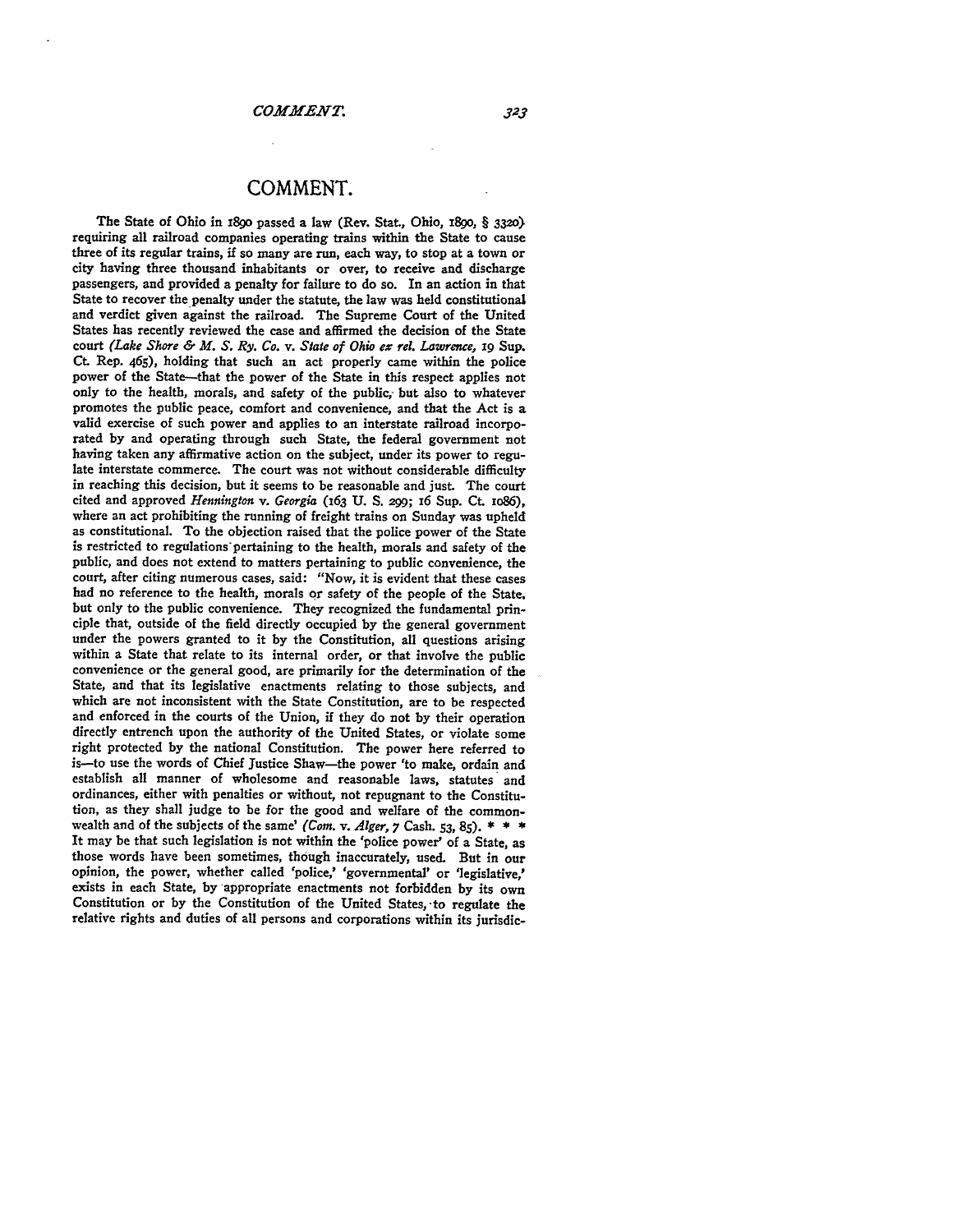tion, and therefore to provide for the public convenience and public good. This power in the State is entirely distinct from any power granted to the general government, although, when exercised, it may sometimes reach subjects over which national legislation can be constitutionally extended. When Congress acts with reference to a matter confided to it **by** the Constitution, then its statutes displace all conflicting local regulations touching that matter, although such regulations may have been established in pursuance of a power not surrendered **by** the State to the general government. *(Gibbons v. Ogden, 9* Wheat. **I, 2io;** *Sinnot v. Davenport,* **22** How. **227, 243;** *Railway Co. v. Haber,* **I69 U. S.** 613, **626, x8** Sup. **Ct.** 488)." Upon the suggestion that the conclusion reached was not in accord with previous decisions on the point, the ,court reverted to *Hall v. DeCuir,* **95 U. S.** 485; *Wabash, St. L. & P. Ry. Co. v. Illinois,* **ii8 U. S. 556,** of Sup. Ct. **4,** and *Illinois Cent. R. Co. v. Illinois,* 163 **U. S. i42,** 16 Sup. Ct. **io96,** cases where certain State enactments were adjudged to be inconsistent with the grant of power to Congress to regulate commerce among the States, and discussed and distinguished them. Mr. Justice Shiras (with whom concurred Justice Brewer, White and Peckham) delivered a vigorous dissenting opinion, reviewing and discussing the cases at length, and strongly intimated that the majority failed to distinguish the present case from some others on the point, particularly *Illinois Cent. R. Co. v. Illinois, supra,* where an act, the effect of which would have been to compel an interstate train to deviate from its direct route to a small town and receive and discharge passengers before proceeding upon its course, to be unconstitutional and void as an unauthorized interference with interstate commerce.

*In re Curtis et al.,* **91** Fed. **737,** involves the question of the effect of the passage of the national bankruptcy act on State insolvency laws. The facts of the case were these: Certain copartners made an assignment under the Illinois statute, and certain creditors filed claims in accordance with the provisions of the statute. This was in August, **1898.** November **I, 1898,** which was the first day when such action could be taken, creditors of the copartnership brought proceedings to have the partnership adjudged bankrupt, alleging the assignment as an act of bankruptcy. The debtors answered, admitting the act of bankruptcy, but alleging an estoppel against such creditors as had filed their claims under the assignment. The court citing *Aanufacturing Co. v. Hamilton,* **5r N. E. 529** (Mass.), *In re Bruss-Ritter Co., go* Fed. **651,** and *In re Rouse, Hazard &- Co.,* **91** Fed. **96, held,** that the proceedings in the State court were absolutely void and that no estoppel could arise, as the national bankruptcy law suspended the operation of all the State insolvency laws. This is the opinion of nearly all the text writers-Brandenburg on Bankruptcy, 458-9; Collier on Bankruptcy, 428-30; Bush on Bankruptcy, 408-9; Black on Bankruptcy, **271;** Bump on Bankruptcy, uth ed., **96-7;** but see **pp. 98-roz.** The Connecticut Probate Courts are, however, still taking jurisdiction of assignments for the benefit of creditors under the Connecticut laws, and in at least one case have taken jurisdiction of a suit in involuntary insolvency. Eminent Connecticut judges and lawyers believe that the State law affecting this subject is not superseded **by** the National Bankruptcy Law of July **1,** i898, and that proceedings thereunder can be maintained in' the State courts at least so long as there are no proceedings in the same matter in the Federal courts. They rely **bn** the cases of *Hawkins' Appeal,* 34 Conn. 548; *Shepardson's Appeal,* **36** Conn. **23;** *Maltbie v. Hotchkiss,* **38** Conn. **80,** and *Geery's Appeal,* 43 Conn. **289.** Construing the United States Bankruptcy Act